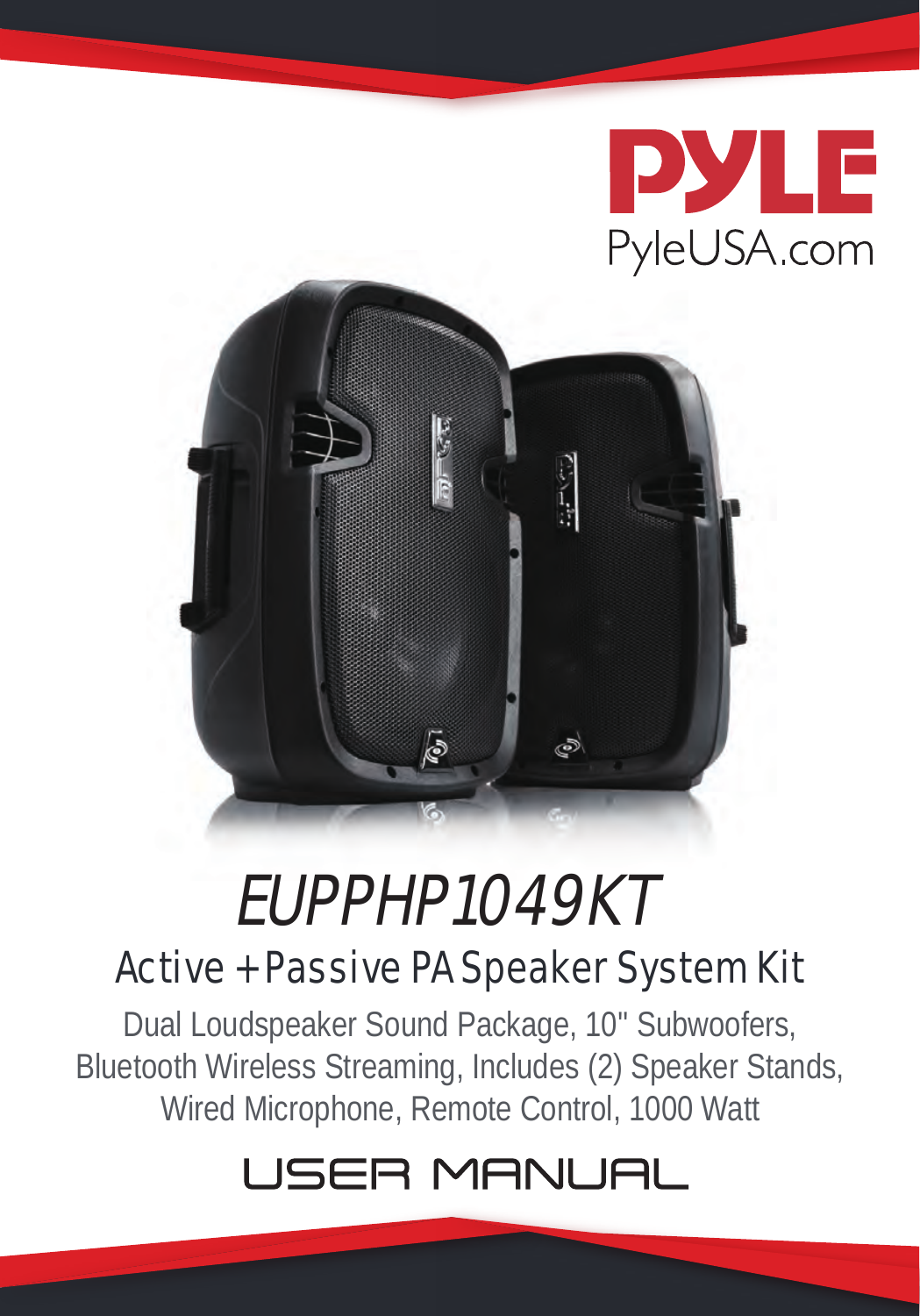#### **EUPPHP1049KT**

**1. LCD screen**

#### **2. Mp3 control**

MODE: USB/SD/BT/FM convertor

**I** : Play / Pause

 SCAN: Press and hold to auto search under FM radio FOL: Press and hold for 5 seconds to enter the folder option function mode (press the previous/next songs button to choose the folder)

- : Repeat one / Repeat all / Random : PRE/NEXT under FM mode Press and hold to search lower/ higher station manually
	- : Short press to tune to saved station
- **Kg**: Previous Song Press and hold for fast rewind
- **M** : Next Song Press and hold for fast forward
- **3. USB input**
- **4. SD card input**
- **5. Remote control**
- **6. MIC level control**
- **7. MP3 level control**
- **8. Basscontrol**
- **9. Treble control**
- **10. XLR microphone line input**
- **11. Line input**
- **12. AUX input**
- **13. Master volume**
- **14. Speaker out 8Ohm**
- **15. Main power switch**
- **16. Fused IEC mains inlet**

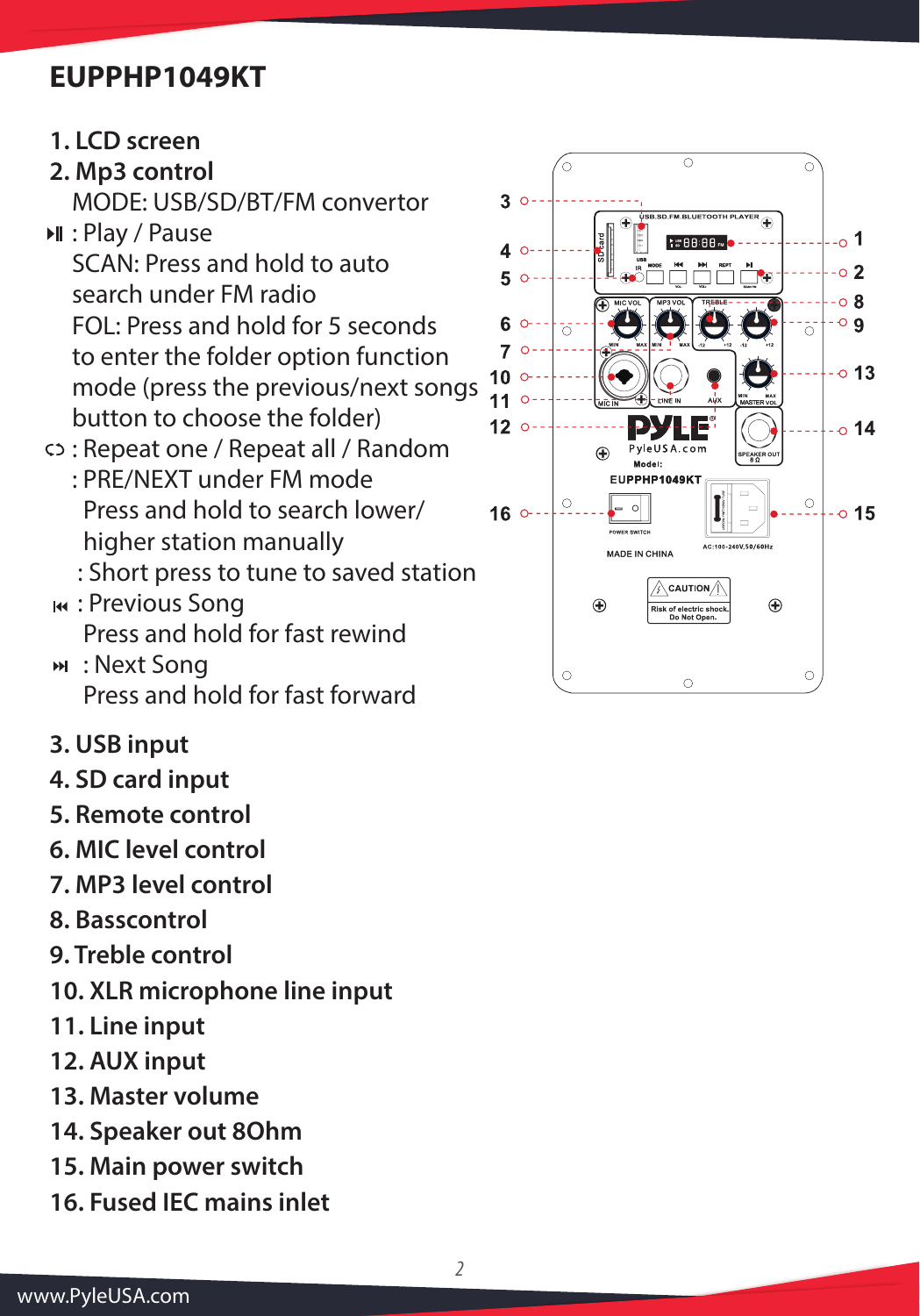#### **REMOTE CONTROL**



*3*

- 1. **MODE** : USB/SD/BT/FM CONVERTER
- 2. **IM**: In USB/SD: Previous Song, Press and hold for fast rewind In FM : swich to backward
- 3. **VOL +** : Increase volume
- 4. **VOL -** : Decresse volume
- 5.  $M$ : In USB/SD: next Song, Press and hold for fast forward In FM : swich to next channel
- $6.$ : Stop Switch the MP3 player off.
- 7. **Ill /SCAN** : Play / Pause In FM : Auto search
- 8. **EQ** : NORMAL, ROCK, POP, CLASS, JAZZ.
- 9. **REP** : Shot press : Random/Single/Order
- 10. **0-9** : choosing music by numbers
- 11. **MUTE** : Mute the sound of the MP3 player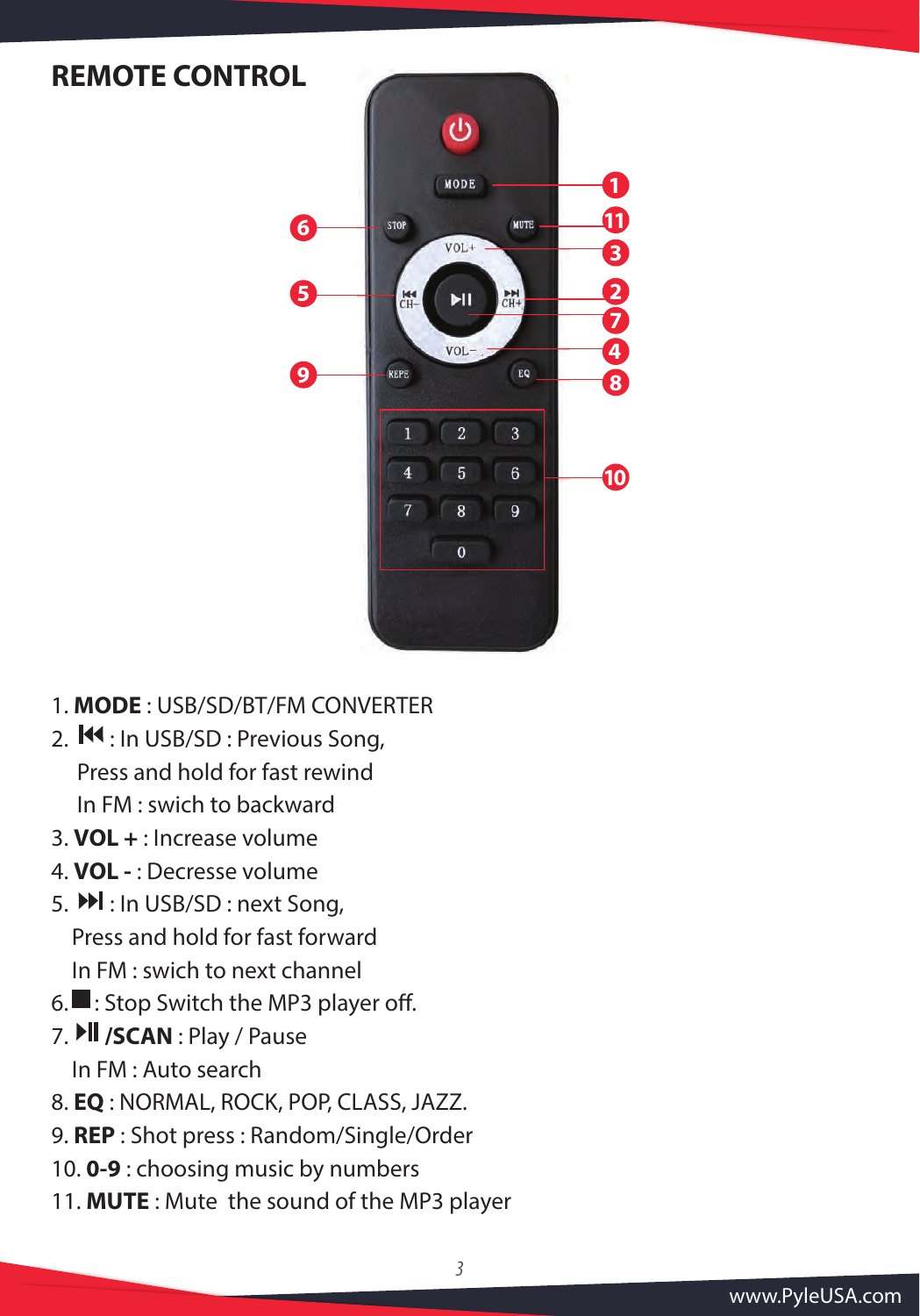#### **EUPPHP1049KT**

#### **Active + Passive PA Speaker System Kit**

**Dual Loudspeaker Sound Package, 10'' Subwoofers, Bluetooth Wireless Streaming, Includes (2) Speaker Stands, Wired Microphone, Remote Control, 1000 Watt**

#### **System Features:**

- Dual 10-inch High-Powered Loudspeaker PA Systems
- Includes (1) Active Speaker, (1) Passive Speaker + (2) Stands
- Rugged, Durable & Reliable Sound
- Bluetooth Wireless Music Streaming Ability
- High-Frequency 1.0'' Tweeters
- Compression Driver with Titanium Diaphragm
- 2-Way Full Range Audio Projection
- Built-in Digital Audio Amplifier
- XLR Microphone Input
- 1/4'' SpeakOn (8 Ohm) Input
- 1/4'' SpeakOn (8 Ohm) Speaker Output
- Aux (3.5mm) Input Jack
- Connect & Stream Audio from External Devices
- USB Flash Drive & SD Memory Card Readers
- Digital LCD Display
- Rear Panel Rotary Dial & Button Control Center
- Master Volume, Mic Volume, Treble, Bass Adjustable
- Integrated Carry Handles
- 35mm Speaker Stand Mount Compatible
- Heavy Duty Engineered ABS Housing

#### **What's in the Box:**

- (1) 10'' Active PA Speaker
- (1) 10'' Passive PA Speaker
- (2) Speaker Stands
- Wired Microphone
- Remote Control
- Power Cable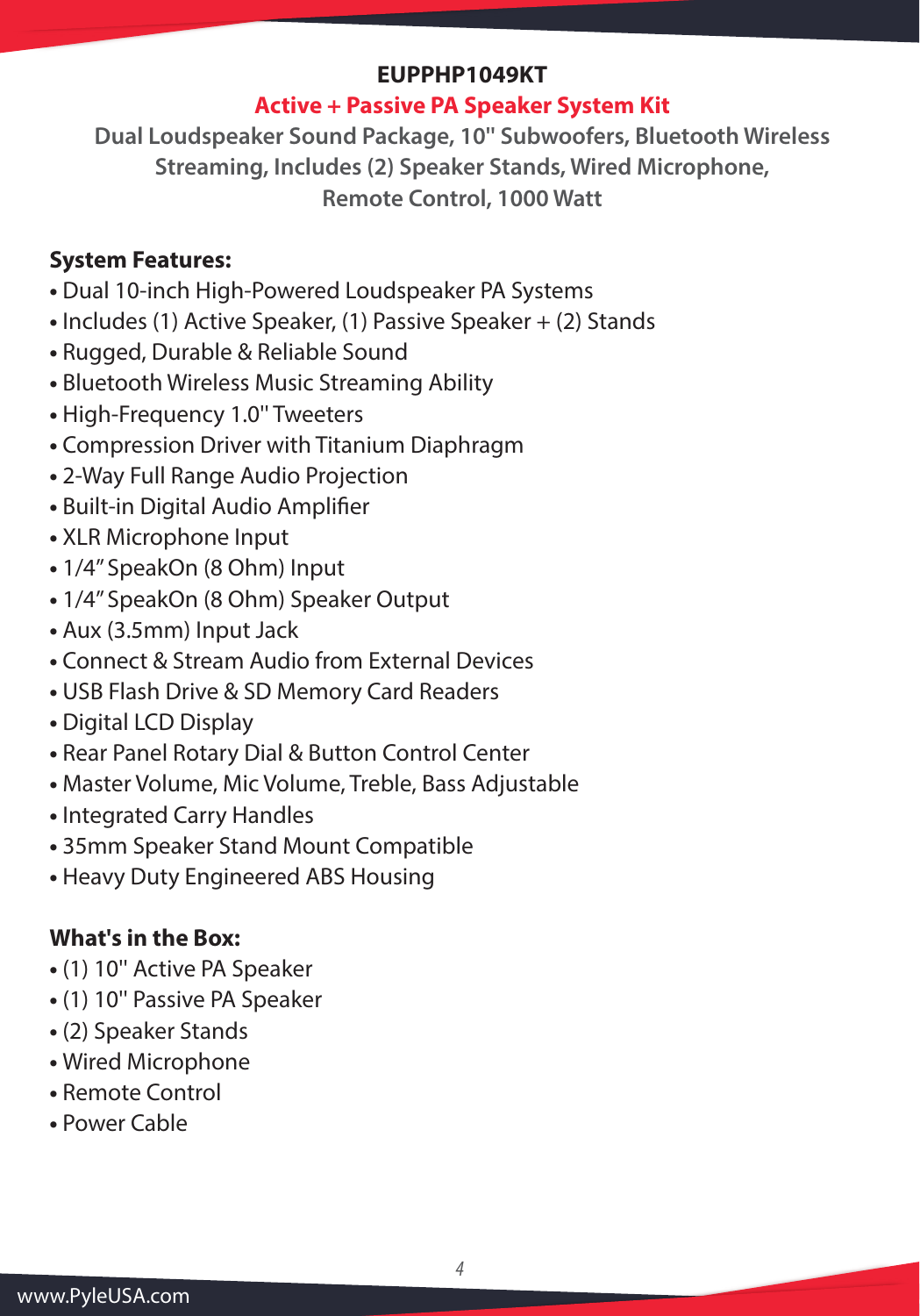#### **Bluetooth Wireless Streaming:**

- Instantly Stream Music from Your Bluetooth Devices
- Works with All Your Favorite Bluetooth Devices (iPhone, Android, Smartphone, iPad, Tablet, PC, etc.)
- Bluetooth Version: 4.0
- Bluetooth Wireless Range: 100'+ Feet
- Bluetooth Network Name: 'Pyle'

#### **Speaker Stands:**

- Effectively Elevates Speakers for Optimum Sound Performance
- Universal Speaker Compatibility (35mm Insert)
- Easy Setup and Quick Adjustment Control
- Reinforced Steel Support Construction
- Speaker Support Arm Extension
- Rugged and Reliable
- Safety Lock-in Pin
- Foldable for Quick Storage and Transport
- Rubber Capped Tripod Feet Base
- Perfect for On-Stage or Studio Use
- For Professional or Beginner Applications
- Speaker Height Adjustable: 59.1'' to 82.7''
- MAX. Load Capacity: 100 lbs. (50 kgs.) -Each

#### **Technical Specs:**

- MAX Power Output: 1000 Watt
- Amplifier: Class D
- Impedance: 8 Ohm
- $\bullet$  T.H.D.: <1%
- Magnet: 20 oz.
- Sensitivity: 92dB (+/-2dB)
- Mic Input Level: <15mV
- Line Input/Output Level: >250mV
- Frequency Response: 65-18kHz
- Digital Audio File Compatibility: MP3, WMA
- Maximum SD/USB Flash Memory Support: 32GB
- Power: 220V
- Single Speaker Weight: 18.08 lbs. (8.2 kgs.)